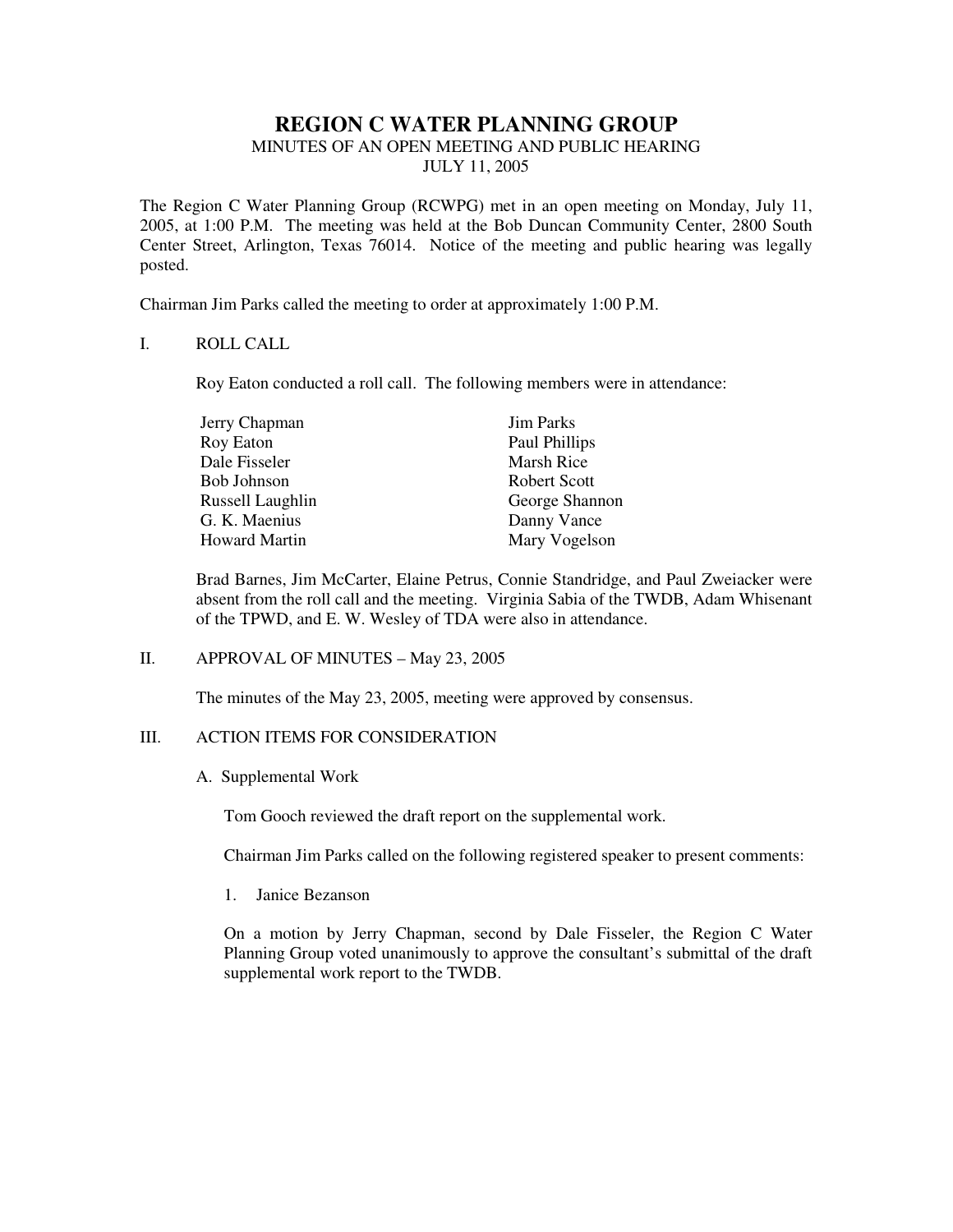#### IV. OPEN PUBLIC HEARING ON INITIALLY PREPARED REGION C WATER PLAN

Chairman Jim Parks opened the public hearing and requested that all individuals wishing to speak complete speaker registration forms.

A. RCWPG Consultant Presentation

Tom Gooch reviewed the *Initially Prepared 2006 Region C Water Plan*.

B. Public Comments

Jim Parks noted that the sign-up cards indicated that 10 people opposed the plan and 11 people supported the plan who did not wish to speak.

Jim Parks called on the following registered speakers to present comments:

- 1. Jan Hart Black, Greater Dallas Chamber
- 2. Jody Smith, Town of Flower Mound
- 3. Mary C. Decker, Friends of Texas State Railroad
- 4. Walt Humann, Ft. Worth Chamber of Commerce
- 5. Arthur Kuehne
- 6. Julie Hunt, Arlington Water Utilities
- 7. Beth Johnson, Texas Committee on Natural Resources, Sierra Club
- 8. Dan S. Petty, North Texas Commission
- 9. George Frost, Region D Public
- 10. Martha Mason, UTRWD
- 11. Sharron Nabors, Landowner
- 12. Todd Madison, Town of Lincoln Park
- 13. Tony Almeida, Dallas Chamber of Commerce, Half Associates
- 14. Janice Bezanson, Texas Committee on Natural Resources
- 15. Bill Madden
- 16. David Nabors, Landowner Northeast Texas
- 17. Marc Maxwell, City of Sulphur Springs
- 18. Dolores Bryson, Friends of Texas State Railroad
- 19. Jack C. Black, Self
- 20. Eugene Decker, Landowner
- 21. Chip Perryman, Athens Municipal Water Authority
- 22. Rita Beving, Sierra Club
- 23. Jean Black, Self
- 24. Charles Allen, Trinity River Expeditions
- 25. Ronda Visintainer, Fort Worth Branch, ASCE
- 26. Becky Bornhorst, Self
- 27. James E. Gathings, Self
- 28. Robert Larson, Texas Committee on Natural Resources
- 29. Carol Nash
- 30. Jan Sanders, Self
- 31. Molly Rooke, Sierra Club
- 32. Shelly Seymour, Self
- 33. Gail Arbetter
- 34. Michael Boydston, Self